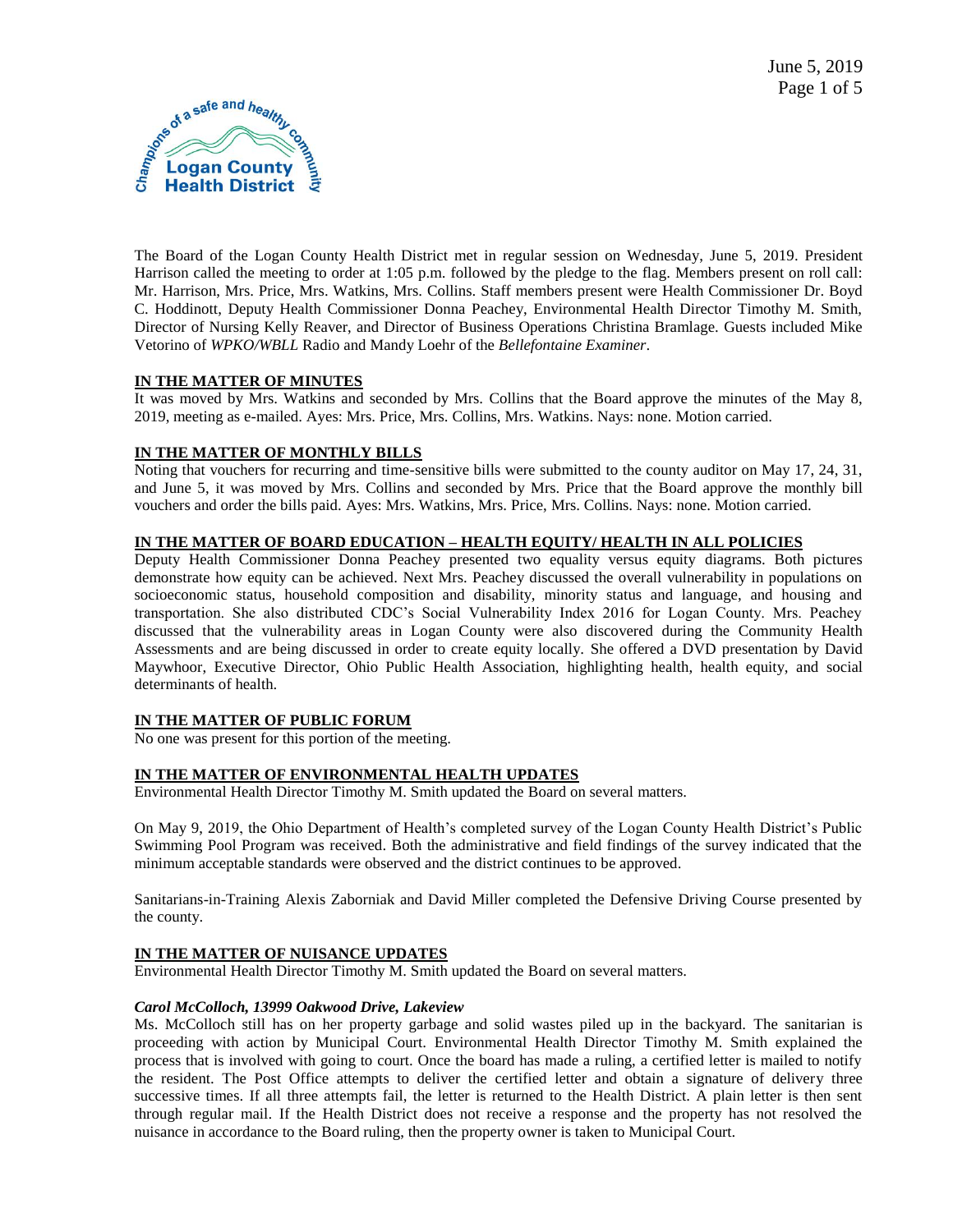#### **Elizabeth Clary***, 10977 Elm Street, Lakeview*

Ms. Clary owns a property at 10975 Elm Street, Lakeview, that has not changed regarding decaying wooden cabinets, piles of debris, trash and nonworking appliances. The sanitarian is proceeding with filing in Municipal Court.

### **John Aiken***, 11008 Walnut St., Lakeview*

Mr. Aiken has on his property miscellaneous solid wastes and items collecting water creating possible mosquito harborages and he did not claim the Board's order sent by certified mail. It was sent via regular mail on June 5, 2019, and an inspection date was set for June 17, 2019.

### **Greg Beach***, 11055 Kickapoo Path, Chippewa Park, Lakeview*

Mr. Beach owns a property at 13773 Kickapoo Path, Chippewa Park, Lakeview, that still has an inoperative automobile and a water well in the driveway with its cap flush with the gravel. If conditions have not been corrected per the terms of the Board's order (passed May 8, 2019), a suit will be filed in Municipal Court.

#### **IN THE MATTER OF NUISANCES**

### *Christine Rice, 14311 Eagle Path, Chippewa Park, Lakeview*

Ms. Rice's property has solid wastes, scrap tires and the remnants of a trailer that was knocked down over a year ago. David Miller, SIT, issued a Sanitarian's Order on April 24, 2019. A follow up inspection on May 23, 2019, revealed a dumpster onsite but much debris remaining. It was moved by Mrs. Collins and seconded by Mrs. Watkins to declare that the condition constitute a public health nuisance and issue an order to correct the violation by removing the solid wastes to a licensed disposal facility within seven (7) days of receipt of the order. Ayes: Mrs. Price, Mrs. Watkins, Mrs. Collins. Nays: none. Motion carried.

### *David Garrison, 16098 SR 235 N, Lot #23, Belle Center*

Mr. Garrison owns property at 11344 Chinook Path, Chippewa Park, Lakeview, that contains bags of trash and debris scrap. David Miller, SIT, issued a Sanitarian's Order on April 24, 2019. A follow up inspection on May 23, 2019, revealed that scrap tires and an automotive battery had been added. It was moved by Mrs. Collins and seconded by Mrs. Watkins to declare that the conditions constitute a public health nuisance and issue an order to correct the violation by removing the solid wastes to a licensed disposal facility within seven (7) days of receipt of the order. Ayes: Mrs. Price, Mrs. Watkins, Mrs. Collins. Nays: none. Motion carried.

#### *David Harbor, 604 Florence, Bellefontaine*

Mr. Harbor is purchasing the property on land contract from Chad Vanvoorhis. The property contains scrap tires and solid waste in the back yard. David Miller, SIT, issued a Sanitarian's Order on March 28, 2019. A follow up inspection on April 22, 2019, revealed some progress made so an extension was granted to May 6, 2019. A second follow up inspection revealed trash in the backyard, siding still on the property, and evidence of the open burning of trash. It was moved by Mrs. Collins and seconded by Mrs. Watkins to declare that the conditions constitute a public health nuisance and issue an order to correct the violation by immediately ceasing open burning and removing the solid wastes to a licensed disposal facility and within seven (7) days of receipt of the order. Ayes: Mrs. Price, Mrs. Watkins, Mrs. Collins. Nays: none. Motion carried.

#### *Evelyn Sampson, 624 Florence Ave., Bellefontaine*

Ms. Sampson's property has scrap tires, an unused swimming pool and evidence of open burning of trash. David Miller, SIT, issued a Sanitarian's Order on April 22, 2019. A follow up inspection on May 23, 2019, revealed insufficient compliance. It was moved by Mrs. Collins and seconded by Mrs. Watkins to declare that the conditions constitute a public health nuisance and issue an order to correct the violation by removing the solid wastes to a licensed disposal facility, and removing all water from the pool or maintain it to prevent the growth of mosquitoes, all within seven (7) days of receipt of the order. Ayes: Mrs. Price, Mrs. Watkins, Mrs. Collins. Nays: none. Motion carried.

#### *Patrick Raines, 19333 Ironwood, Chippewa Park, Lakeview*

Mr. Raines's property has piles of solid waste debris and trash and an opening in the roof soffit which can allow entrance of pests. David Miller, SIT, issued a Sanitarian's Order on April 24, 2019. A follow up inspection on May 23, 2019, revealed no change. It was moved by Mrs. Collins and seconded by Mrs. Watkins to declare that the conditions constitute a public health nuisance and issue an order to correct the violation by securing any openings in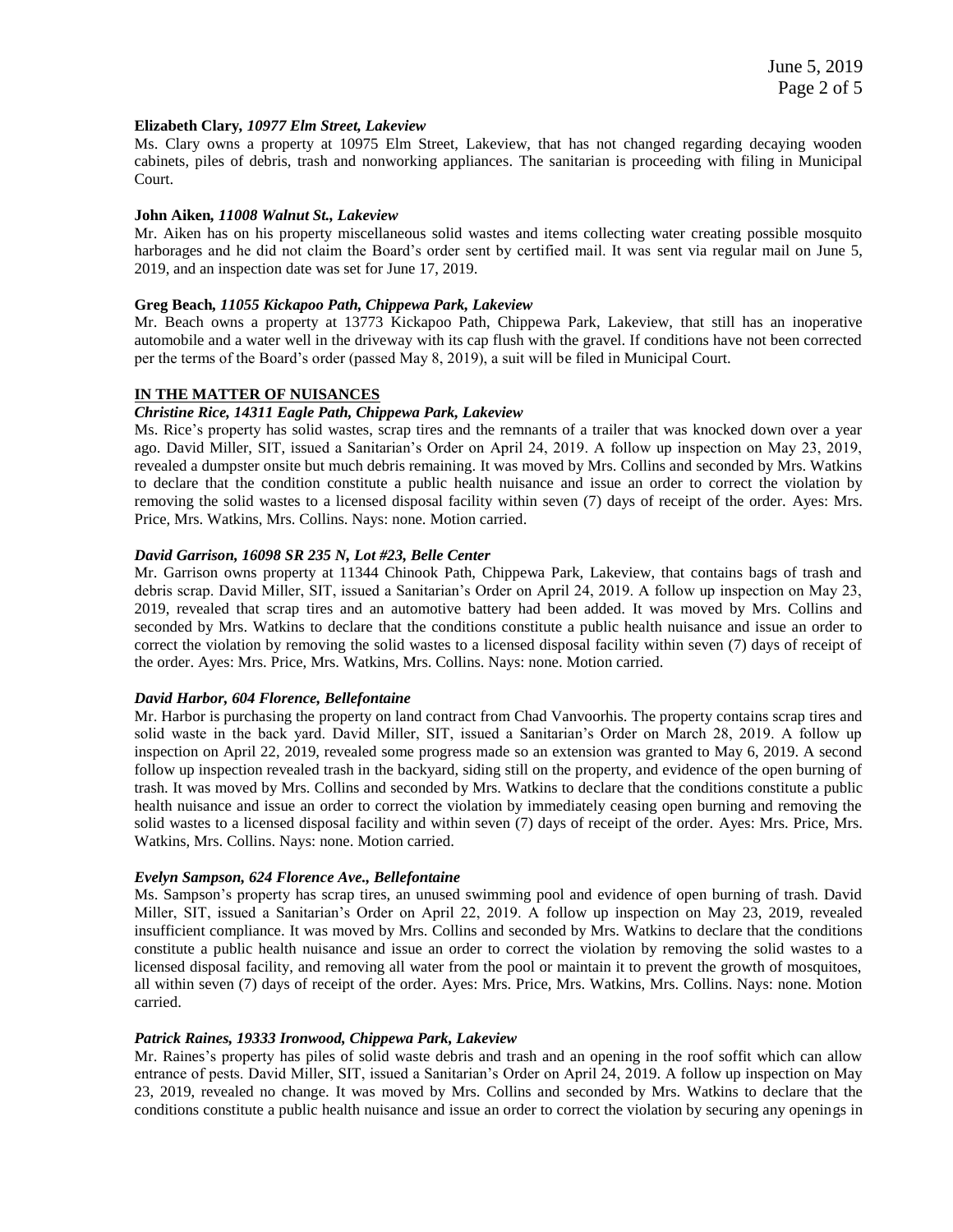June 5, 2019 Page 3 of 5

the structure and removing the solid wastes to a licensed disposal facility within seven (7) days of receipt of the order. Ayes: Mrs. Price, Mrs. Watkins, Mrs. Collins. Nays: none. Motion carried.

### *Donald Cunningham, 533 Grand Ave., Russells Point*

Mr. Cunningham's property was requested by Robin Reames, Mayor of Russells Point, to be inspected by the health district to determine if the structure qualifies for condemnation so that the village could proceed with having the structure razed. David Miller, SIT, inspected the property on June 5, 2019, and confirmed that the structure meets the criteria that have been determined as required for condemnation, specifically broken windows repaired with plastic and a history of non-compliance with city water and sewer service. Environmental Health Director Timothy M. Smith reminded the board that the Mayor of Russells Point, Ms. Robin Reames submitted a letter during the May Board meeting detailing the conditions of the property along with the long history of problems that have occurred. (See Notes to Minutes) Mr. Smith re-read the letter to the Board members. After discussing all of the presented facts, it was moved by Mrs. Collins and seconded by Mrs. Watkins to declare that the conditions constitute a public health nuisance and issue an order condemning the structure and have the owner improve the structure into an inhabitable condition as verified by the local fire authority, or remove the structure and all associated solid wastes to a licensed disposal facility, within thirty (30) days of receipt of the order. Ayes: Mrs. Price, Mrs. Watkins, Mrs. Collins. Nays: none. Motion carried.

### **IN THE MATTER OF VARIANCE REQUESTS UPDATE**

### *Harold and Roberta Appleton, 958 Minerva Ave., Columbus, C/O Teri Frymyer, Choice Properties Real Estate*

Mr. and Mrs. Appleton requested a variance for their property at 8886 SR 368, Huntsville (north of Lake Ridge Island), from OAC 3701-28-07 (D) and (H) for a replacement well to be only four (4) feet from the house foundation and less than one (1) foot from a paved parking area. Ten (10) and five (5) feet are required for each, respectively. The previous recommendation from Sanitarian Lisa Engle recommended approval due to the existing well was drawing sand and an existing gas line ran along the south property line in front of the house. With no room along the sides of the property, this left as the only available space for the well to be just to the left (north) of the front door which provided at least nine (9) feet from the existing sewer line, from which no variance was required since this was for a new well that met the ten percent allowance. The above requested variance was granted by the Board at the March 6, 2019 meeting.

It has come to our attention that the well was drilled by Seismic Well Drilling and did not put the well in the area as designated in the well variance. The well driller was contacted and given three options to discuss with the property owner:

- 1. Abandon the improperly placed well and drill again in accordance with the variance.
- 2. Relocate the existing sewer line to at least nine (9) feet from the new well.
- 3. Reapply to the Logan County Board of Health for a new variance.

Environmental Health Director Timothy M. Smith will continue with enforcing correction of the improperly placed well as previously directed by the Board at the May meeting if no response is received by June 19, 2019.

## **IN THE MATTER OF UNAPPROVED WELL UPDATE**

### *Mark Potts, 6379 St. Rt. 47 East, Bellefontaine*

Mr. Potts is the present owner of a three (3) foot auger well drilled on October 12, 1999 when the home builder, Carl Burkholder, owned the land. The well was never approved. On May 24, 2019, Rachel Townsend from Ohio Department of Health stated that the construction of the well cannot be approved under present well code; therefore, the well must be ordered abandoned.

### **Operation and Maintenance (O&M) Program Update**

The updated township results of the O&M Program are as follows:

| ∟ake     | Zane     | Perry          |                                        |
|----------|----------|----------------|----------------------------------------|
| 291      | 449      | 406            | O&M applications mailed.               |
| 19       |          | $\theta$       | Owners removed from the billing list.  |
| 109      | 131      | $\Omega$       | Late notices mailed.                   |
| 30       | 11       | $\theta$       | Owners paying late fees.               |
| \$375.00 | \$137.50 | $\Omega$       | Late fee amounts received.             |
| 227      | 333      | $\overline{0}$ | O&M permits paid to date               |
| 83%      | 76%      | $0\%$          | Total return rate.                     |
| \$11,300 | \$16,650 | \$0            | Total fees paid to date (\$28,512.50). |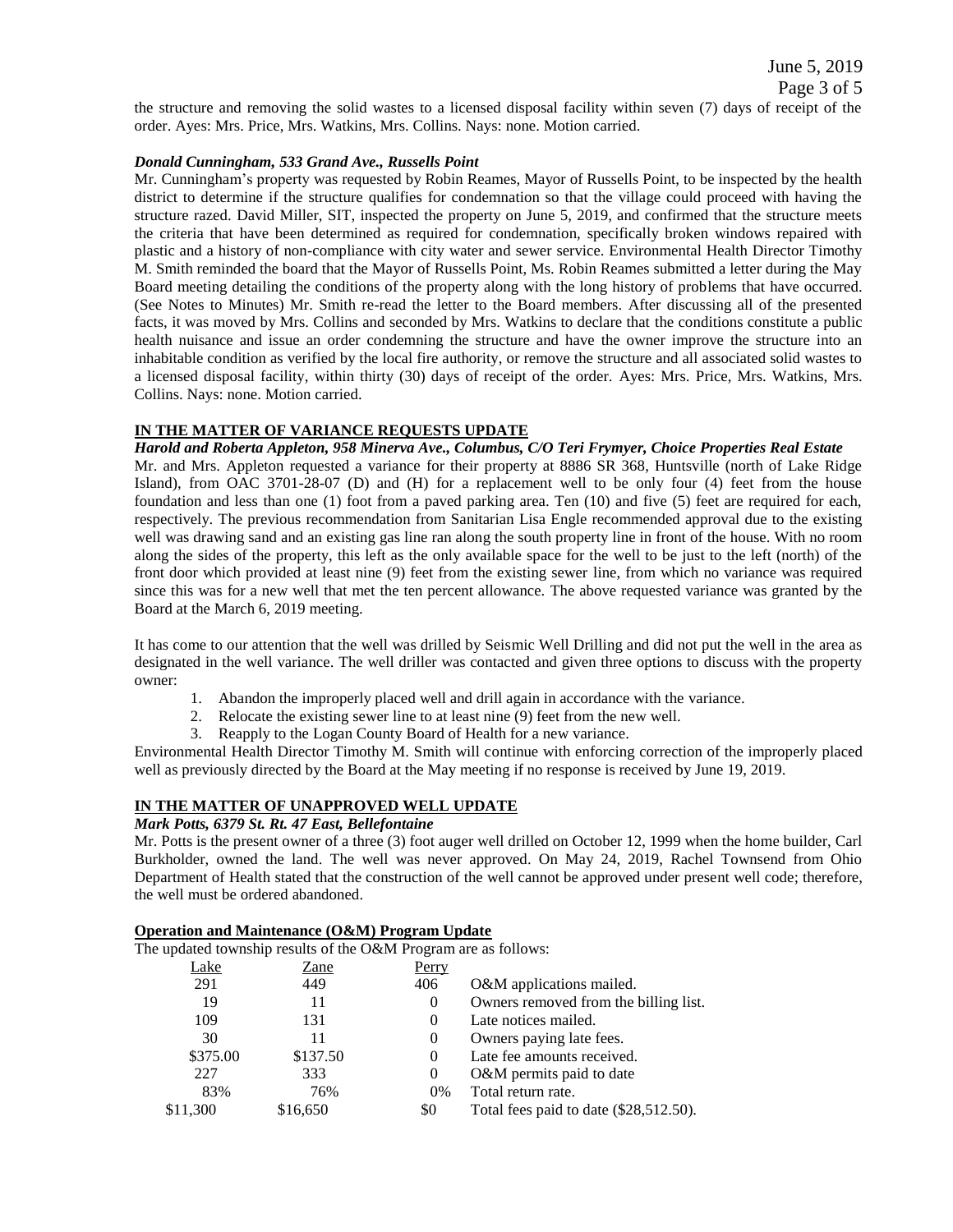June 5, 2019

A second notice mailing for Zane Township that included the 25% late penalty fee was mailed on May 20, 2019. It was decided to mail out a third notice to both Lake and Zane Townships restating that a late fee is required before a fourth and final mailing of the notice informing property owners that all unpaid fees will be assessed to their property taxes. The \$62.50 late O&M fee can still be paid by check or credit card but the requested information, which is used to help assess the type of system, must accompany the payment in order to have the correct 1, 5, or 10-year O&M Permit issued. The health district's website (loganhealth.org) has further information about this statemandated program and the different types of sewage systems that are common in Logan County and their maintenance needs. The third mailing of the first notice \$50 O&M applications was mailed to Perry Township property owners (which includes the unsewered village of East Liberty) on June 5, 2019. Environmental Health Director Timothy M. Smith reminded the board and the public that the Health District has grant funds available to assist residents with the cost of repair or replacement of household sewage treatment systems through the Water Pollution Control Loan Fund administered through the Environmental Protection Agency (EPA).

# **IN THE MATTER OF NURSING REPORT**

Director of Nursing Kelly Reaver presented the activities of the nursing division over the past month that included infectious disease being busy with a local food related outbreak due to bacillus cereus (handouts on bacillus cereus in Notes to Minutes); there have now been 14 clinics at the jail for Hepatitis  $A \& B$  vaccinations for inmates and Hepatitis A vaccinations for staff since July 2018; Children with Medical Handicaps (CMH) and Newborn Home visits are down due to staffing shortage; immunization rates are continuing to increase in both children and adults; infectious disease numbers are up compared to last year; and WIC participation is down from last year. (See Notes to Minutes for Stat Sheets)

# **IN THE MATTER OF FINANCIAL REPORT REVIEW**

Director of Business Operations Christina Bramlage presented financial reports for the month of April. She noted seasonal revenue in the Swimming Pool and RV Parks/Camps funds, with overall receipts for the first four (4) months of the year approximately 7  $\frac{1}{2}$  percent ahead of estimates. Expenses were routine, and are approximately six (6) percent above projections for the same four (4) month period. It was moved by Mrs. Price and seconded by Mrs. Collins that the Board authorize President Harrison to approve review of the reports. Ayes: Mrs. Watkins, Mrs. Collins, Mrs. Price. Nays: none. Motion carried.

# **IN THE MATTER OF ROUTINE BOOKKEEPING MATTERS**

No money transfers were needed during the month of May 2019.

# **IN THE MATTER OF ADDING A PART-TIME GRANT FUNDED POSITION**

Director of Business Operations Christina Bramlage stated that pending receipt of the Naloxone Grant from Ohio Department of Health, a part-time staff person will be needed to assist with grant deliverables. Mrs. Bramlage explained that it would be preferred to fill this position with an RN. If the Health District doesn't receive interest from RNs, Mrs. Bramlage requests approval to open the position to a non-RN. It was moved by Mrs. Price and seconded by Mrs. Collins that the Board authorize the addition of the 28 hours per week part-time grant funded position, with a preference given to RNs. Ayes: Mrs. Watkins, Mrs. Collins, Mrs. Price. Nays: none. Motion carried.

## **IN THE MATTER OF COMPLETION OF PROBATION/PERMANENT APPOINTMENT-DONNA PEACHEY, TRACY DAVIS, AND CHRISTINA BRAMLAGE**

Three employees that moved to higher management positions are due June 2019 for their 180-day probationary period evaluation. It was moved by Mrs. Watkins and seconded by Mrs. Collins that the Board recognize completion of the 180-day probationary period and authorize permanent appointment to the positions, pending a satisfactory probationary performance evaluation by supervisors for Deputy Health Commissioner Donna Peachey, WIC Director Tracy Davis, and Director of Business Operations Christina Bramlage. Mrs. Peachey's permanent appointment to the position will be at Grade 29, probationary step, being \$27.05 hourly for 70 biweekly hours effective June 29, 2019. Mrs. Davis's permanent appointment to the position will be at Grade 28, probationary step, being \$30.85 hourly for 70 biweekly hours effective June 29, 2019. Mrs. Bramlage's permanent appointment to the position will be at Grade 29, probationary step, being \$28.48 hourly for 70 biweekly hours effective June 29, 2019. Ayes: Mrs. Price, Mrs. Collins, Mrs. Watkins. Nays: none. Motion carried.

# **IN THE MATTER OF APPROPRIATION INCREASES NEEDED**

Director of Business Operations Christina Bramlage explained that personnel expenses were being re-arranged due to additional revenue being provided by the O&M Program. Therefore, District Health Funds are now available to cover the cost of hiring nurses. It was moved by Mrs. Collins and seconded by Mrs. Price to increase appropriations